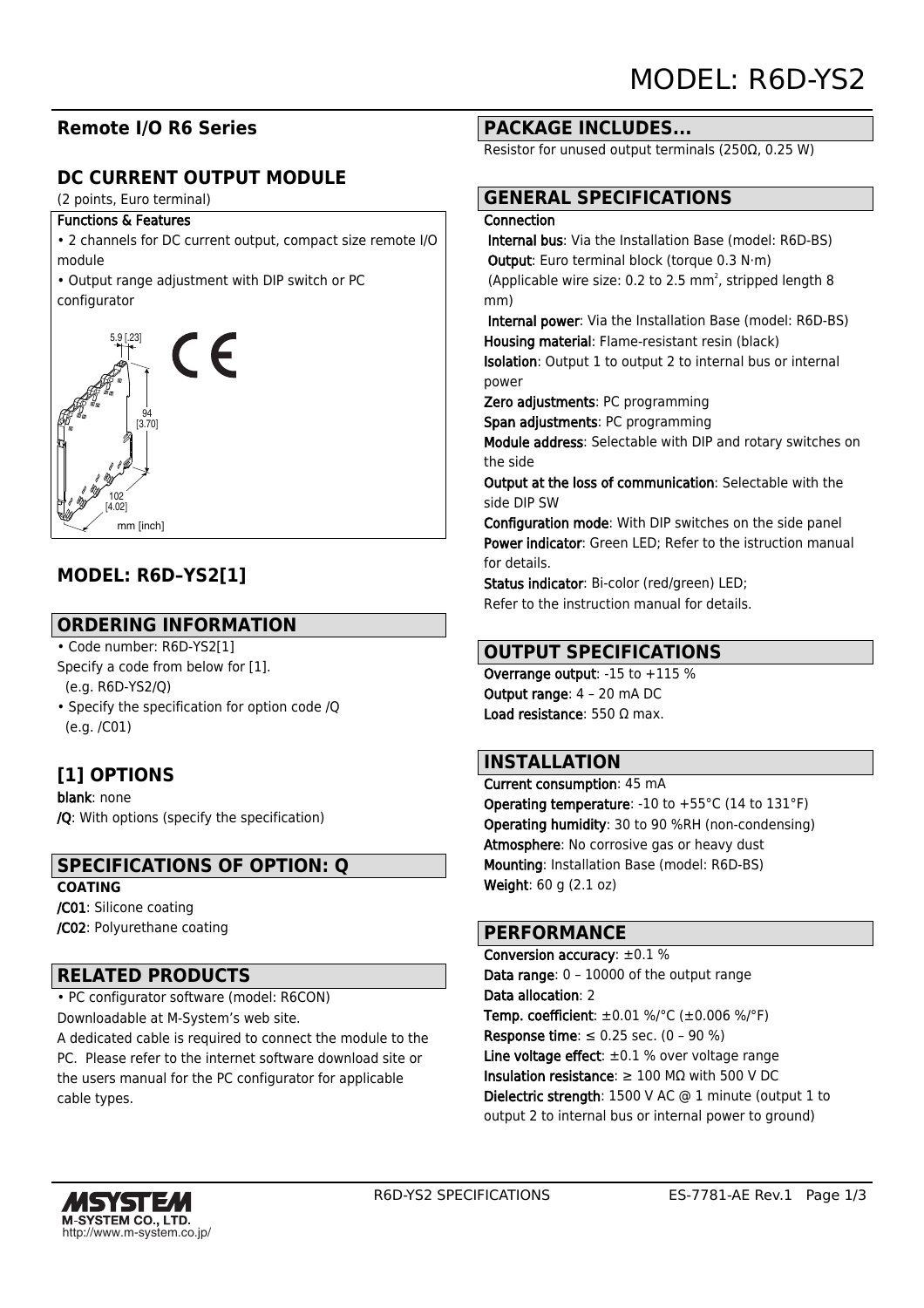#### **STANDARDS & APPROVALS**

EU conformity: EMC Directive EMI EN 61000-6-4 EMS EN 61000-6-2 RoHS Directive

## **FUNCTIONS**

### ■ OUTPUT HOLD

The output function in case of a loss of communication is selectable with the side DIP SW: Reset the output (to -15 %), Hold the output (last normally received data) or Fix the output at a specific value (PC programming). The output is held at -15 % of the output range until normal

data is received at the startup.

#### OUTPUT WIRE BREAKDOWN DETECTION

In the case of wire breakdown, output error is detected. Then, the status indicator LED blinks (0.5 seconds per cycle) and the flag of error is set on the PLC etc.

Note: Wire breakdown detection is applicable with Firmware Version 2.00 or later.

## **EXTERNAL VIEW**



Refer to the instruction manual for setting procedures.